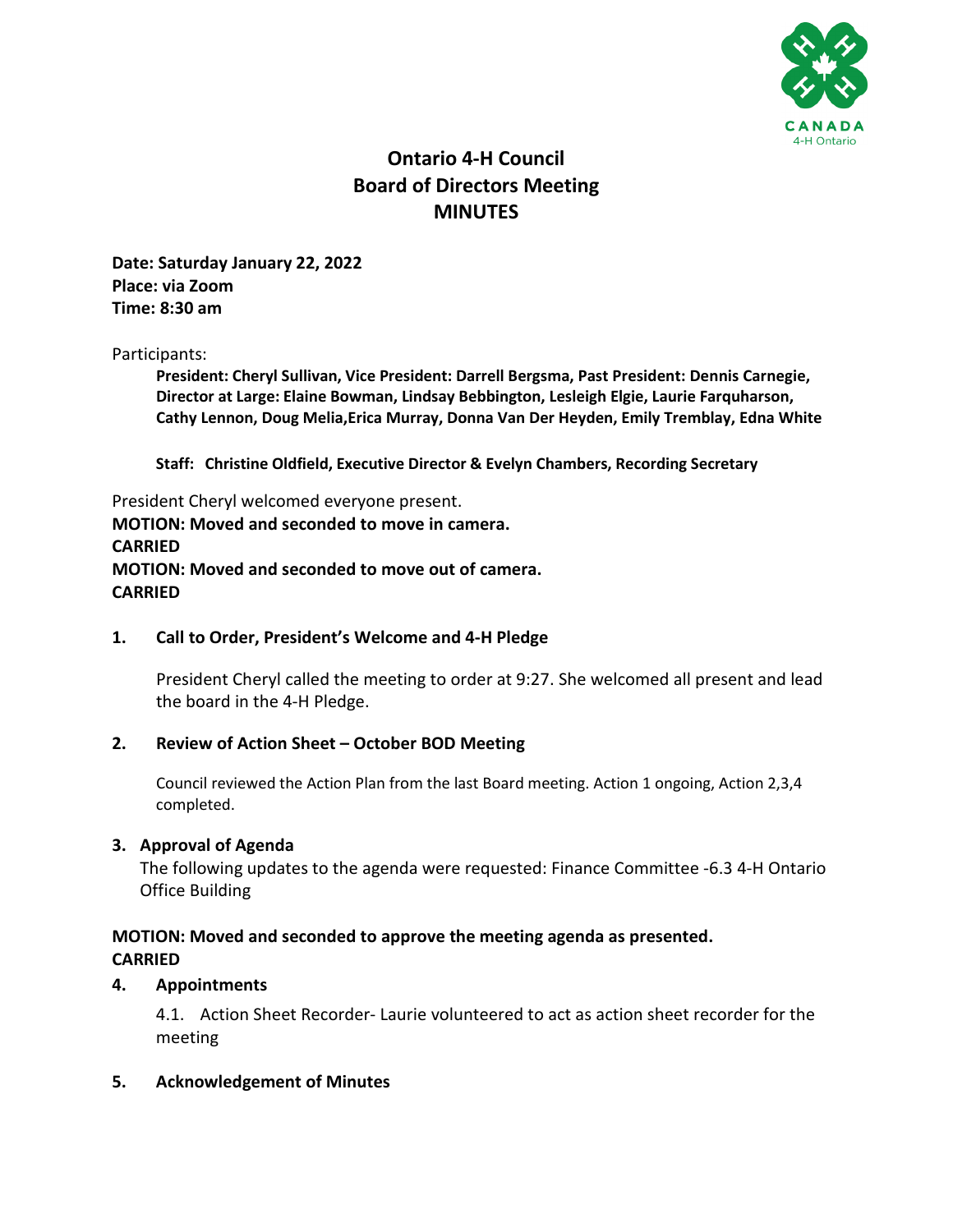

- 5.1. Board of Directors Meeting October 16, 2021
- 5.2. Budget & Minute Approval Meeting November 18, 2021

## **MOTION: Moved and seconded to approve the October 16 and November 18, 2021 Council Minutes. CARRIED**

- **6. Finance Committee** 
	- 6.1. Council Financial Year End Projections

Chair, Darrell Bergsma presented year to date financials to the end of November 2021.

# **MOTION: Moved and seconded to accept the Finance Committee Report. CARRIED**

6.2 Fundraising Update Christine reported that the 2022 Fundraising plan is being retooled to have a focus on long term sustainability

6.3 Building Committee

# **MOTION: Moved and seconded to sell the office building. CARRIED**

**MOTION: Moved and seconded to dissolve the Building Committee and transfer the responsibilities for the committee to the Finance Committee. CARRIED**

## **7. Governance Discussion**

7.1. Policy and Governance Committee –

Chair Erica Murray reported the following policy committee recommendations:

- Deferred B-BSR 22 and OCF 02 pending receipt of 4-H Canada policy.
- B-BSR-30 Executive Limitations on Gift Acceptance- recommended minor change to following bullet point
- following factors and any other factors determined by its governing board from time to time. (remove 'one of')
- Conditions or limitations that a donor seeks to impose)- remove
- Director or board (remove 'either')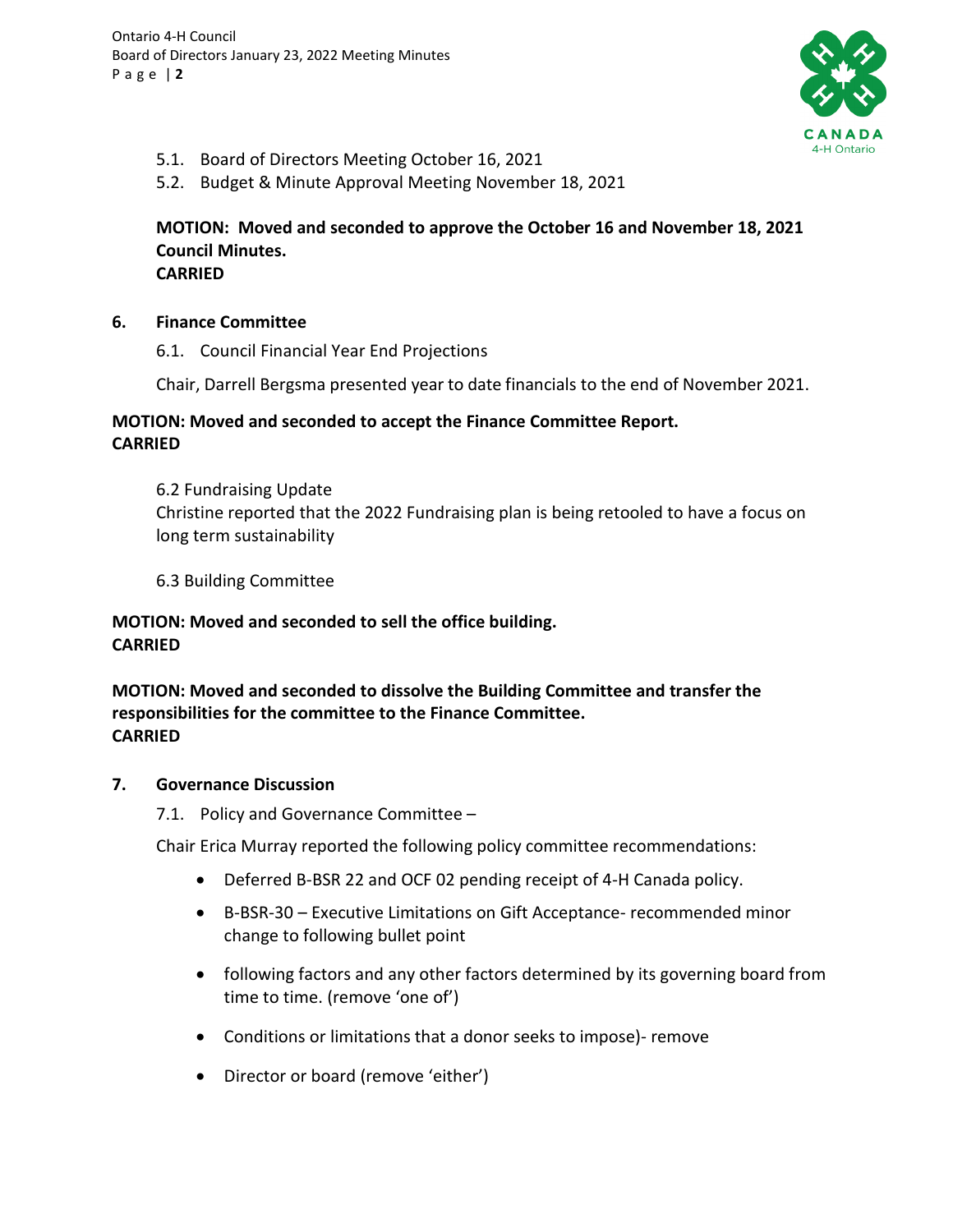

**MOTION: Moved and seconded to approve the recommendations of the Policy & Governance Committee for policies. CARRIED**

7.2. Nominating Committee Report

7.2.1 Youth Director/Youth Advisory Committee **MOTION: Moved and seconded to accept Kayla Emmerton as the YAC representative for year 2022.** 

**CARRIED**

**MOTION: Moved and seconded to accept Joshua Brander as the Youth Director for the Ontario 4-H Council. CARRIED**

# **MOTION: Moved and seconded to accept the nominations committee report. CARRIED**

7.3. 2022 Volunteer Conference 7.3.1.2022 Annual General Meeting (Parliamentarian, Voting, Hybrid Model, etc.). President Cheryl reported that Brad Found will the Parliamentarian for the Annual General Meeting

**MOTION: Moved and seconded to host a hybrid model for the AGM and voting (providing in person gathering is permitted) with the start time at 6 pm and the 4-H Ontario Event Coordinator work with third party service provider and the facility IT to coordinate this.**

# **CARRIED**

7.3.2.Association Representative Session (Topic & Time).

AR meeting time from 5-5:30 p.m. AR's will be asked to bring suggestions and ideas to share around Volunteer recruitment and re-engagement and member recruitment. Lindsay, Elaine and Doug to organize the Conversation Café format and facilitation.

- 7.3.3.Auction- Plans are for an in person silent and live auction with a secondary plan if needing to go virtual.
	- 7.4. Board Calendar

A draft Board Calendar/Education Plan was included with meeting package. Training ideas will be collected from the Year End Board Evaluation.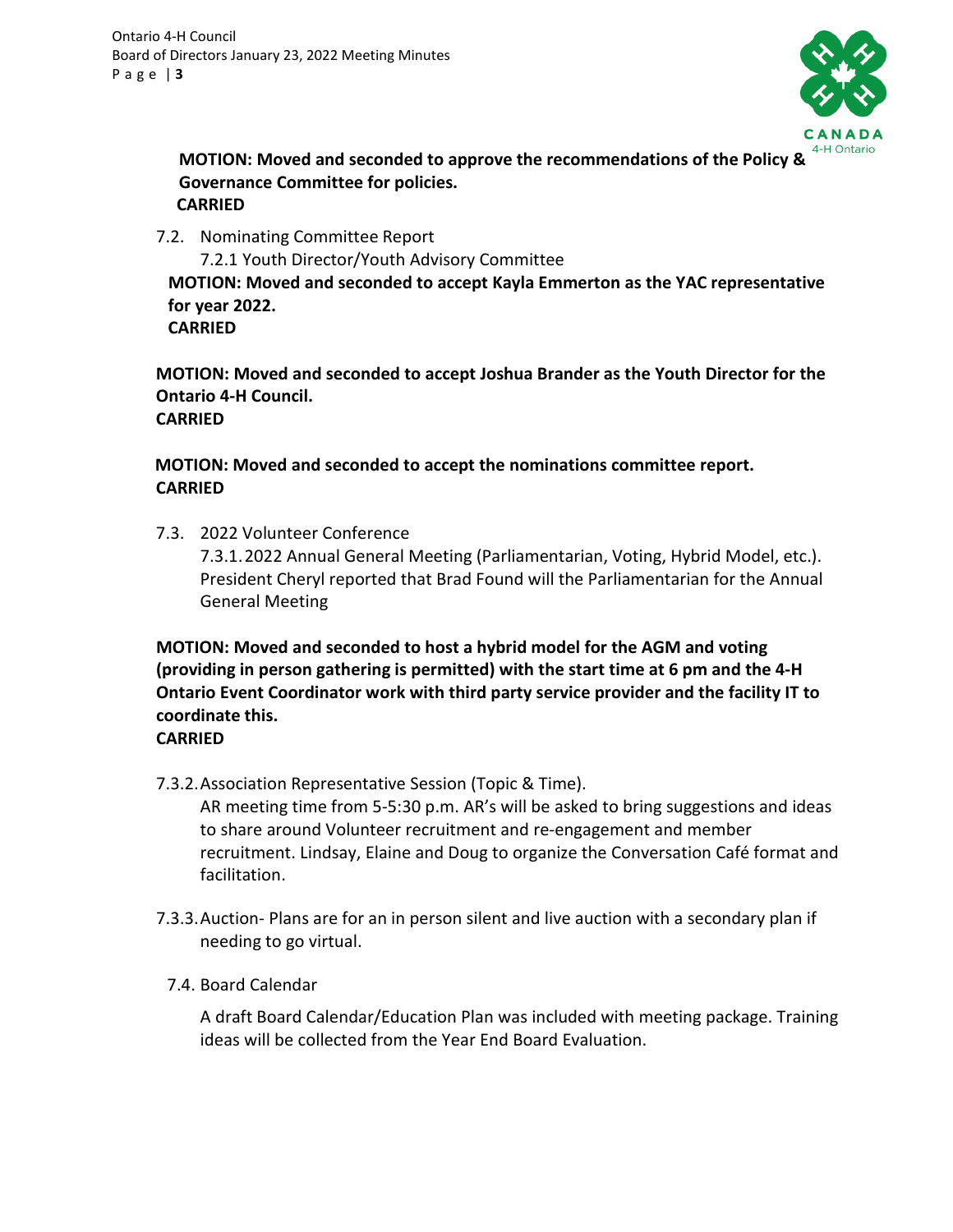

7.5. AR/P/VP Call on Thursday, January 27<sup>th</sup>

Directors offered suggestions to be included in the agenda. Updates from Council will include Hybrid AGM, call for director nominations and policy changes.

*Roll Call - Director at Large* "Provide one tip/suggestion that a person could include as part of their Mental Health Self-Care plan/toolkit"

## *Board Education – Avoiding Volunteer Burnout*

Elaine presented on the topic sharing tips and suggestions on burnout and mental health selfcare.

## **8. Officer and Special Reports**

8.1. President

President's Report included with the meeting package

- 8.2. Staff
- 8.2.1 Operational Plan

Staff Report, prepared by Christine Oldfield, included with meeting package. ED presented a presentation on the 2018-2023 4-H Ontario Strategic Plan.

- 8.2.2 Spotlight Diversity, Equity and Inclusion Christine shared a webinar hosted by Governance Solutions entitled 'Case Study in Equity, Diversity and Inclusion'.
- 8.3 Ontario Youth Representative to 4-H Canada Youth Advisory Committee Report prepared by Kayla Emmerton included with the meeting package.
- 8.4 Ontario 4-H Foundation Report prepared by Chair Kim Turnbull included with the meeting package.

# **MOTION: Moved and seconded to accept the Officer and Special Reports CARRIED**

8.3. 4-H Canada

Report prepared by Christine Oldfield included with meeting package.

**MOTION: Moved and seconded to accept the 4-H Canada Report CARRIED**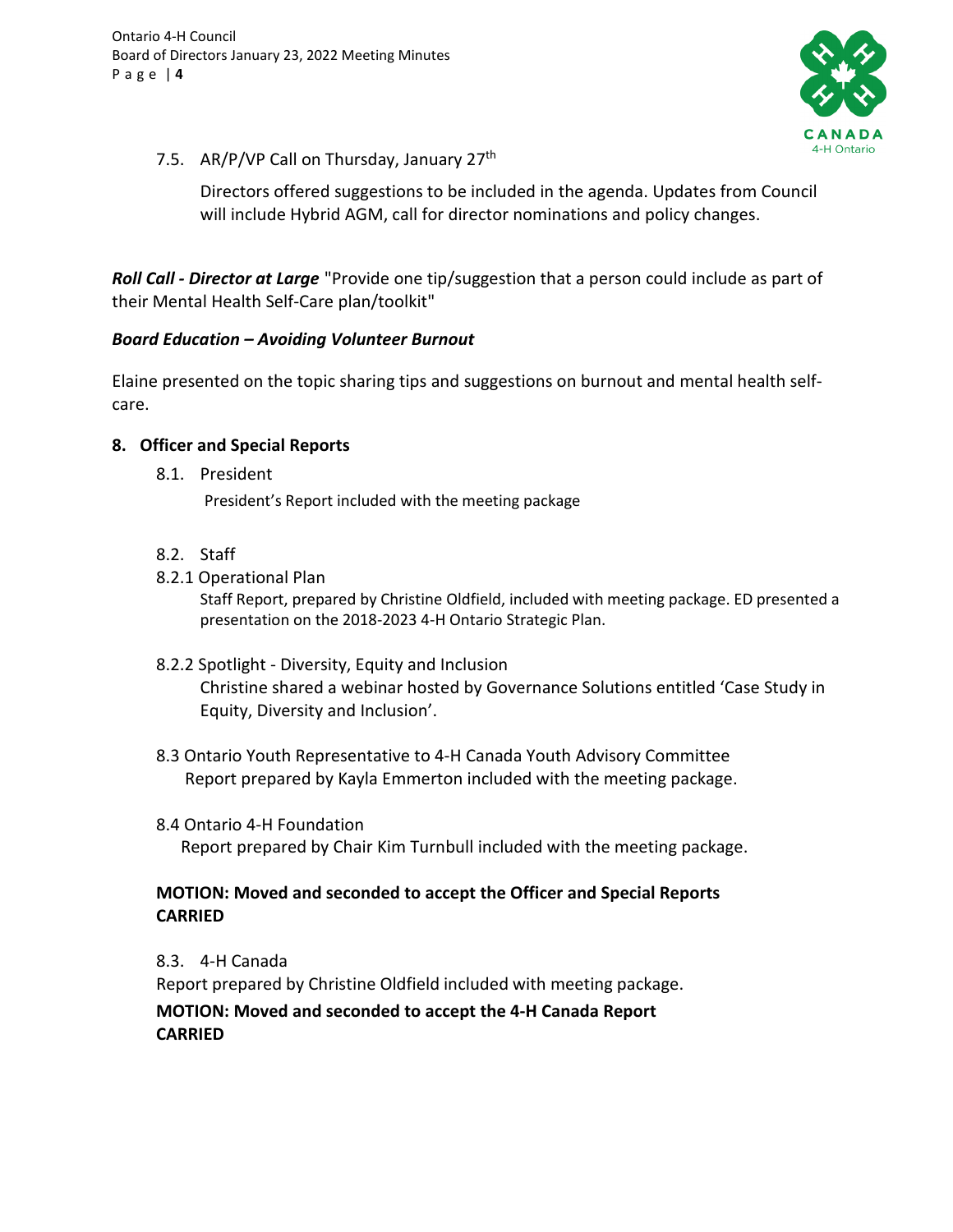

## **9. Committee Reports**

## 9.1. Resolutions

No resolutions were submitted by the deadline date of November 25, 2021

9.2. Grievance – Nothing to Report

## 9.3.Board Evaluation –

Emily Trembley, Chair reported the October Meeting Evaluation results were included in the meeting package. The committee reviewed the Terms of Reference and the purpose of the Board Evaluation. The Committee proposed a change in frequency and do three meeting and one annual evaluation under 3 pillars

- Meeting efficiency, effectiveness
- Board Skill & Development –determine gaps, aids in recruitment
- Structure of Governance –is there a better way to do it?

The Committee will send out a two- question survey following this meeting.

# 9.3.1 Year End Evaluation

The annual evaluation will be provided before the end of January and will be based on the proposed three pillars noted above.

9.4 ONCA

President Cheryl reported that the ONCA Task Force members were contacted regarding continual involvement. The current task force members include: Lynn Ward, Tammy Oswick, Donna Van Der Heyden, Chery Sullivan, Christine Oldfield, Evelyn Chambers.

# **MOTION: Moved and seconded to accept the committee reports CARRIED**

- **10. Board Correspondence- no correspondence received**
- **11. New Business- No new business was brought forward**

## **12. Review of Action Items**

Laurie Farquharson reviewed the Action Items arising from the meeting.

# **13. Setting of Agenda Items for Next Meeting**

President noted that the Action Items will become agenda items for next meeting.

# **14. Dates & Times for Upcoming Board of Directors Meeting**

- *Minute Approval – February 10, 2022 @ 6:00 pm*
- *Approval of 2021 Financial Statements – March 3rd*